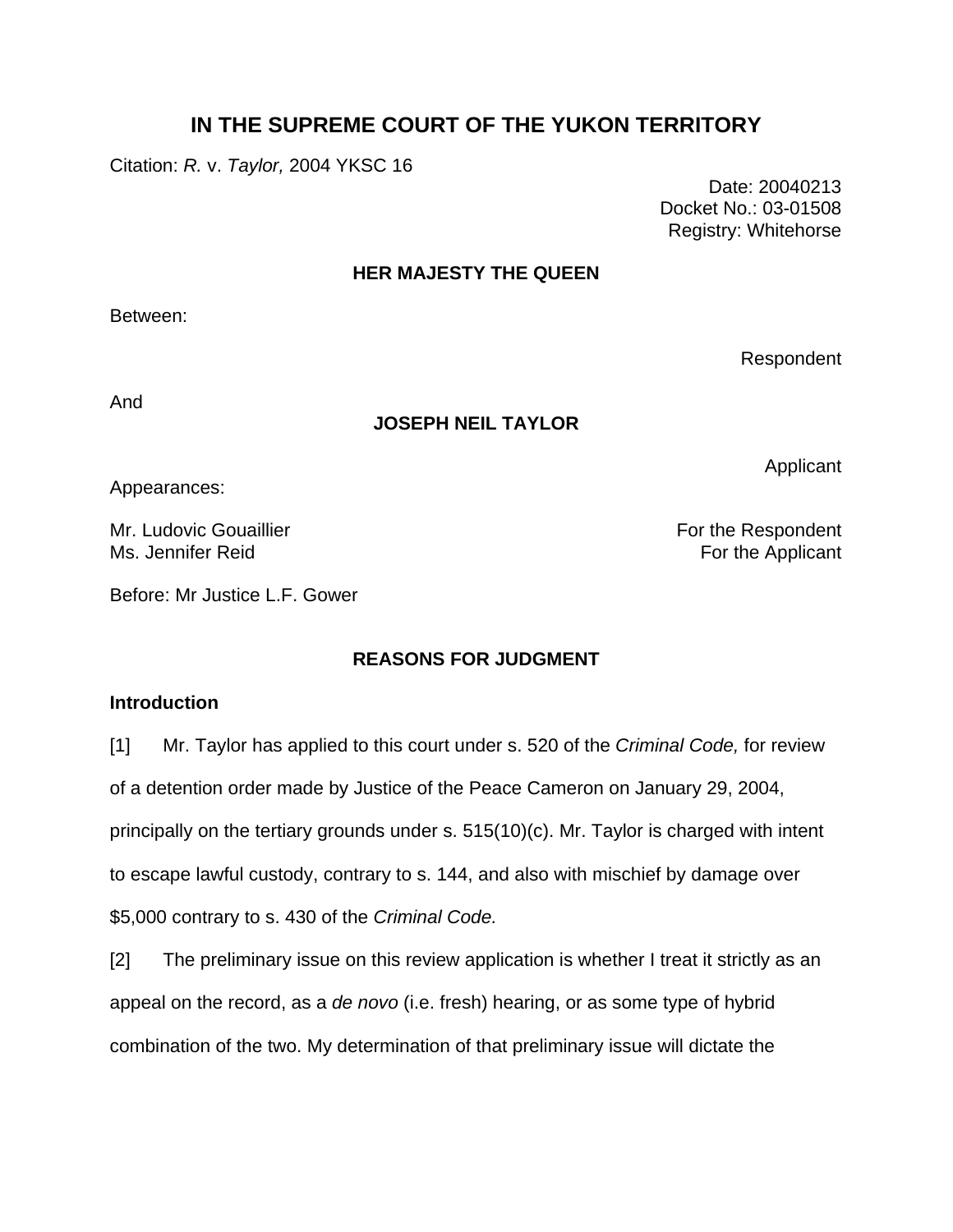standard of review in order to decide the ultimate issue, which is whether Mr. Taylor should be released from custody.

[3] If this review is nothing more than an appeal on the record, I can only release Mr. Taylor if the Justice of the Peace made some error in law or in principle at the initial bail hearing. If I treat this review as a fresh hearing, then I can consider additional evidence and I am at liberty to substitute my discretion for that of the Justice of the Peace. If the review is a hybrid procedure, then in the absence of any fresh and sufficient evidence being introduced at this stage, I should defer to the decision of the Justice of the Peace, unless there has been an error in law or jurisdiction, or a serious error in his appreciation of the facts.<sup>[1](#page-1-0)</sup>

[4] Both counsel have informed me that they have been unable to locate any precedents within the Yukon as to the standard of review. The legal texts vary in their view of the appropriate standard. *Martin's Annual Criminal Code*, 2004, at page 927 suggests that preponderance of authorities support the conclusion that this type of review is a fresh hearing. *Tremeear's Criminal Code*, 2004, at page 921, only cites appellate level authority and refers to the case of the *R.* v. *Carrier* (1979), 51 C.C.C. (2d) 307 (Man C.A.), which is between the hybrid and the fresh hearing points on the continuum. E. G. Ewaschuk, in his text *Criminal Pleadings and Practice in Canada*, Second Edition, seems to suggest that the prevailing view is that these reviews are not fresh hearings but appeals on the record, while acknowledging that contrary authorities exist.

l

<span id="page-1-0"></span><sup>1</sup> *R.* v. *Bradley and Bickerdale* (1977), 38 C.C.C. (2d) 283 (Que. S.C.).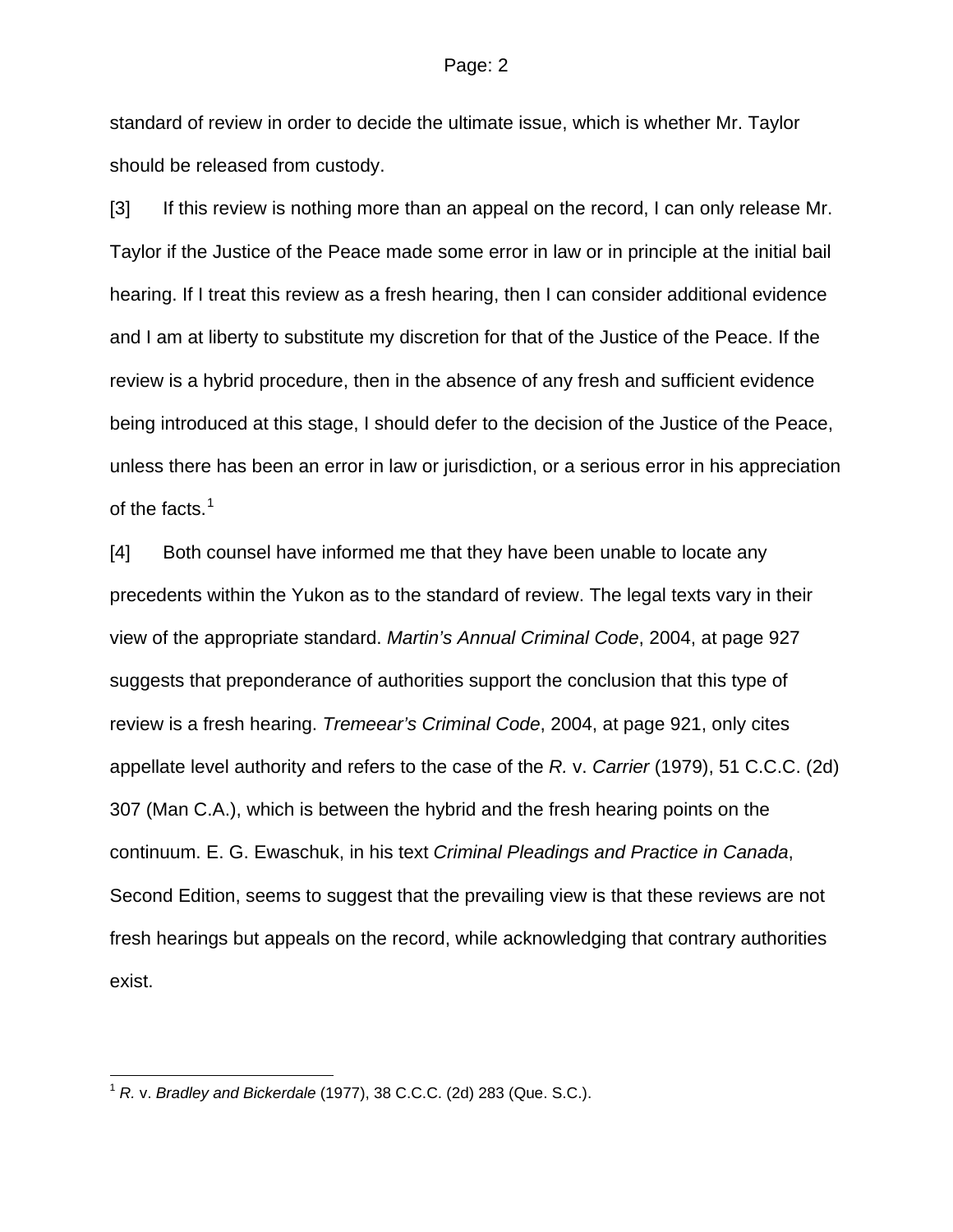# **Analysis**

[5] It is important to note at the outset that s. 520(7) of the *Criminal Code* allows the reviewing judge to consider the transcript of the original proceedings, any exhibits filed in those proceedings, and such additional evidence or exhibits as may be tendered by the accused or the prosecutor. That alone suggests that a review under s. 520 is not strictly limited to being an appeal on the record. $2$ 

[6] Further, s. 520(7) authorizes the reviewing judge, if the accused shows cause, to allow the application, vacate the original detention order and "make any other order provided for in s. 515 that he considers is warranted". If the original detention order is set aside, the reviewing judge must necessarily exercise some independent discretion on deciding what the new release order should contain.

[7] It appears that the *Carrier* decision is one of the few, if not the only appellate level decision squarely dealing with this issue. There, Matas J.A. said at p. 313:

> I am satisfied that Parliament intended the review to be conducted with due consideration for the initial order but, depending on the circumstances, with an independent discretion to be exercised by the review Court.

[8] Matas J.A. then went on to quote with approval the decision of *R.* v. *Hill*, [1973] 5 W.W.R. 382, where Berger J. was discussing the onus upon the accused in these types of applications.

> … In my view that onus is discharged if it is shown that the circumstances have altered since the hearing below … Or, if the judge below misconceived the facts or was guilty of an error in law … Those are not the only grounds. A judge of this Court may, if cause is shown, substitute his own discretion for that of the judge below …

<span id="page-2-0"></span> 2 See also *R.* v. *Johnson*, [1985] N.W.T.R. 4 (N.W.T.S.C.) at 8.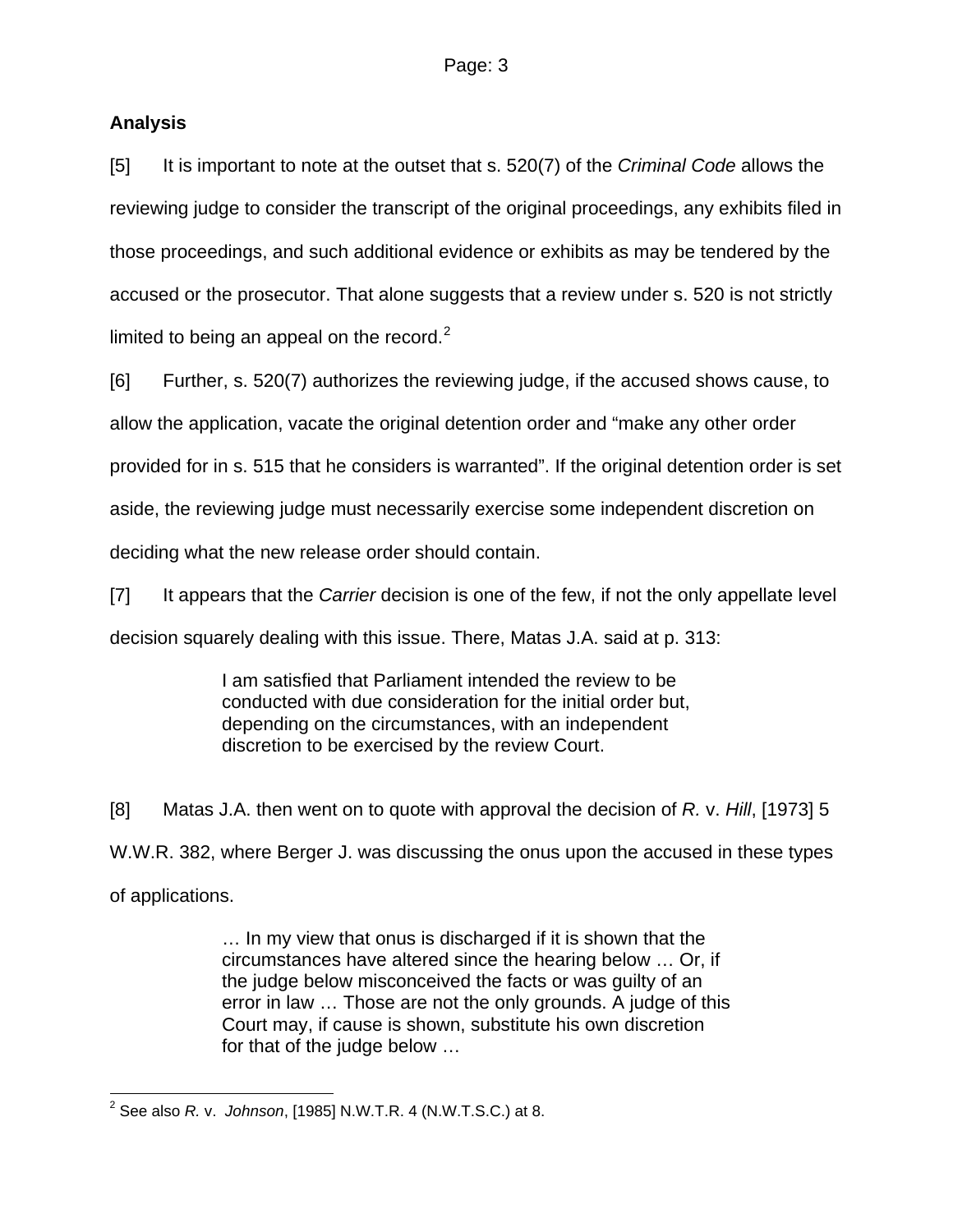[9] Matas J.A. next referred to the definition of review found in *Blacks Law Dictionary*,

 $4<sup>th</sup>$  ed., which reads:

To re-examine judicially. A reconsideration; second view of examination; revision; consideration for purposes of correction.

[10] *R.* v. *Dellacio,* unreported, December 23, 1987 (Que. S. C.), also looked at the

definition of the word "review" in this context.

[11] Hamilton J., of the Manitoba Court of Queen's Bench, in *R.* v. *Tomassetti*, [1981]

M.J. No. 370, followed *Carrier* and said at para. 5:

It appears to me that the hearing in this court then becomes almost a *de novo* hearing. It is less a consideration of whether the judge hearing the original application has erred in any way and more one of a reconsideration of all of the factors existing at the time of the review hearing, at the end of which the reviewing judge may say whether or not, in his opinion, in view of the facts and the principles of law set out in the Criminal Code, it is or is not appropriate for the accused to be released pending his trial and, if so, what, if, any, conditions should be imposed.

[12] A number of other courts have followed *Carrier* : *R.* v. *McKay,* [2000] B.C.J. No.

979 (B.C.S.C.); *R.* v. *Johnson*, [1990] N.B.J. No. 1172 (N.B.Q.B.); *R.* v. *Rosato*, [2001]

N.J. No. 342 (Nfld. S.C.); *R.* v. *Andrews*, [2000] O.J. No. 715 (Ont. Sup. Ct).

[13] It is notable that McFarlane J.A., sitting as a judge of the British Columbia Court of

Appeal, dealt incidentally with this question in *R.* v. *Sanita* (1981), 60 C.C.C. (2d) 184,

sitting in review of a release order made by Mr. Justice Paris on a direct indictment

charging conspiracy to traffic heroin. The application was under what is now s. 521,

however, the last phrase of s. 521(1) is worded identically to s. 520(1), i.e. "apply to a

judge for a review of the order".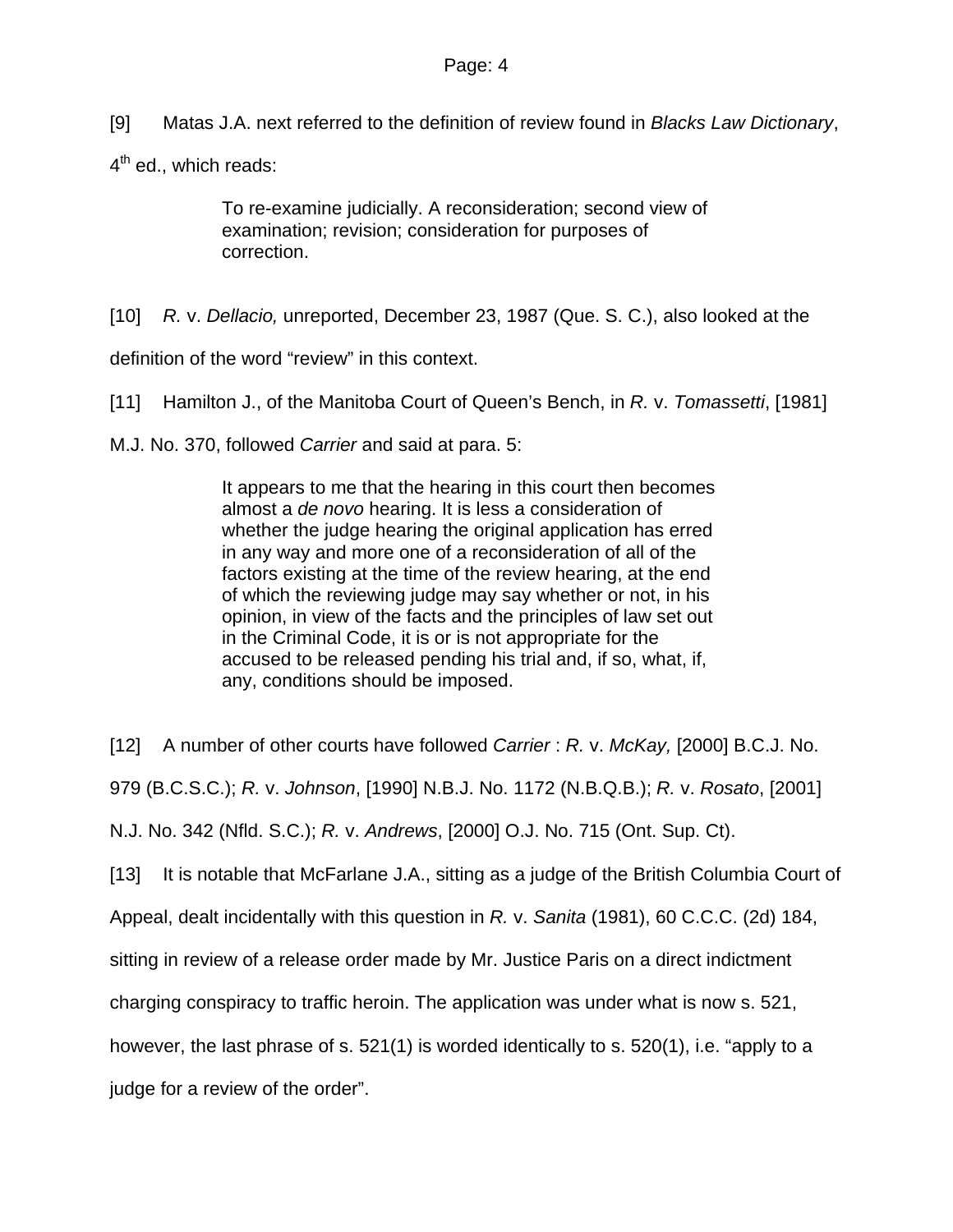[14] In reviewing the primary and secondary grounds, McFarlane J.A. said:

Considering all of the matters I have mentioned, *independently of the view taken by Mr. Justice Paris*, it is my opinion, that the respondent has shown that his detention is not necessary on the primary ground …(emphasis added)

In other words, it is apparent that McFarlane J.A. had no difficulty substituting his

discretion for that of the originating judge, even though the matter was purely an appeal

on the record and there was no fresh evidence.

[15] Crown counsel queried the utility of a bail hearing in the first instance, if an

accused can simply apply for a review under s. 520 and take another run at it. This

concern was expressed in the case *R.* v. *Johnson* (cited above), a decision of the

Northwest Territories Supreme Court, where Mr. Justice de Weerdt said at p. 9:

I am generally in agreement with that submission, on the ground that a judicial order should not be lightly set aside. Reviews on a "better luck next time" basis are not to be encouraged. *Where a judicial discretion has been properly exercised* at first instance, even thought the result is not one that would be reached by the appellate bench, it will *generally* and quite properly be left undisturbed. (emphasis added)

[16] It is interesting to note that in that case there was no transcript. Rather, the evidence led before the reviewing court was the same as that before the original justice. There was no new evidence. Nevertheless, Justice de Weerdt felt that he had the discretion to reach his own independent conclusions upon hearing that evidence. In any event, I do not take the quoted comment by de Weerdt J. as being contrary to the opinion in *Tomassetti* and *Carrier* that this type of review is a reconsideration of whether judicial discretion was properly exercised at the initial bail hearing.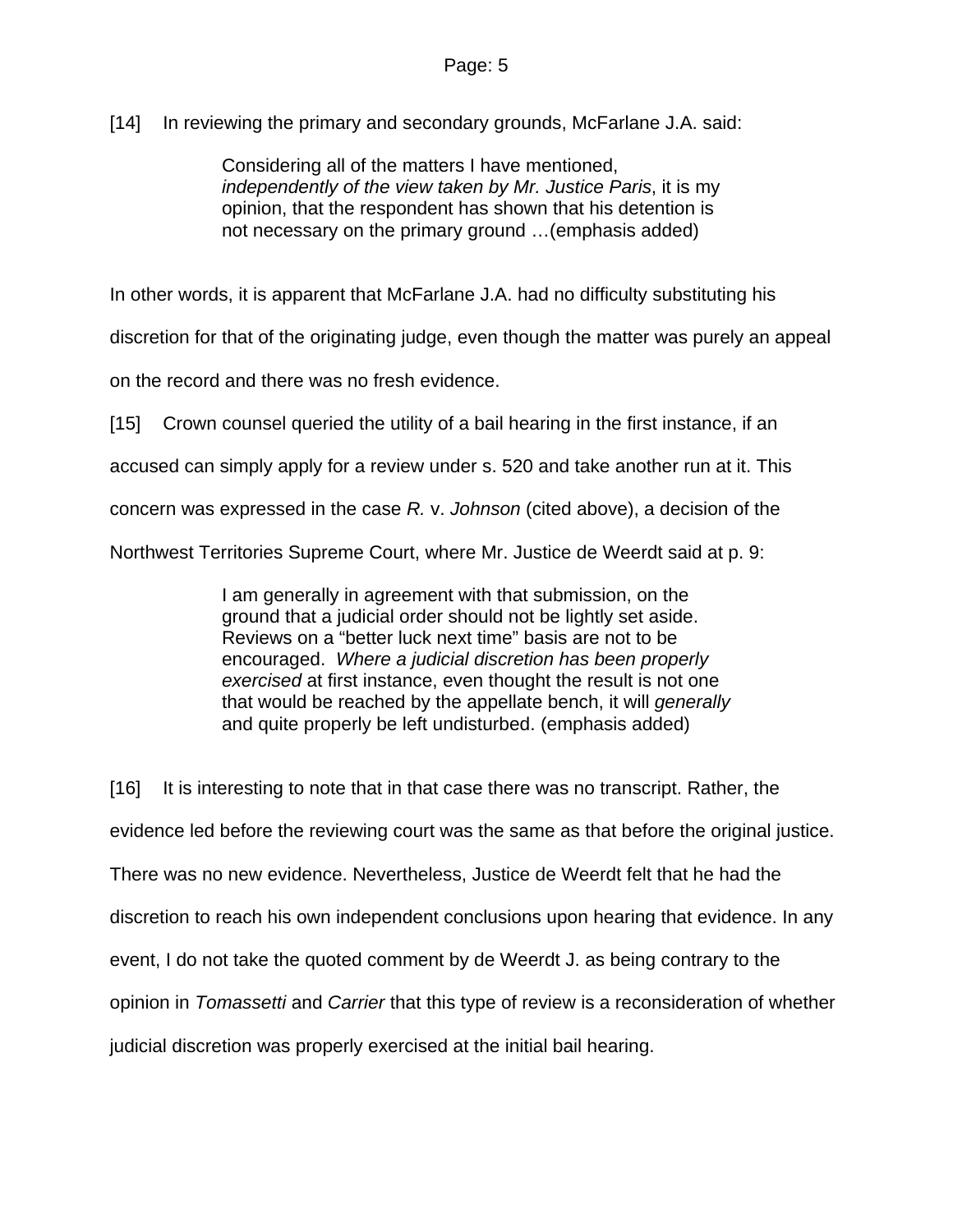[17] I am persuaded that the approach in *Carrier* is the appropriate one and that the

reviewing Court may exercise independent discretion, with due regard for the original

order, regardless of whether fresh evidence is introduced.

# **The Tertiary Grounds**

[18] The so-called tertiary grounds are set out in s. 515(10)(c) of the *Criminal Code.*

For ease of reference, I will quote the relevant parts of the section:

515 (10) For the purposes of this section, the detention of an accused in custody is justified only on one or more of the following grounds:

…

(c) on any other just cause being shown and, without limiting the generality of the foregoing, where the detention is necessary in order to maintain confidence in the administration of justice, having regard to all the circumstances, including the apparent strength of the prosecution's case, the gravity of the nature of the offence, the circumstances surrounding its commission and the potential for a lengthy term of imprisonment.

[19] The Supreme Court of Canada in *R.* v. *Hall* (2002), 167 C.C.C. (3d) 449, ruled that the phrase "any other just cause being shown" is unconstitutional because it confers an open-ended discretion to refuse release, which is inconsistent with both s. 11(e) of the *Charter* and the presumption of innocence. Nonetheless, the balance of s. 515 (10)(c), which permits denial of bail where it is necessary to "maintain confidence in the administration of justice", is constitutional.

[20] E.G. Ewaschuk, cited above at page 6-4.1, paraphrases Hall as follows: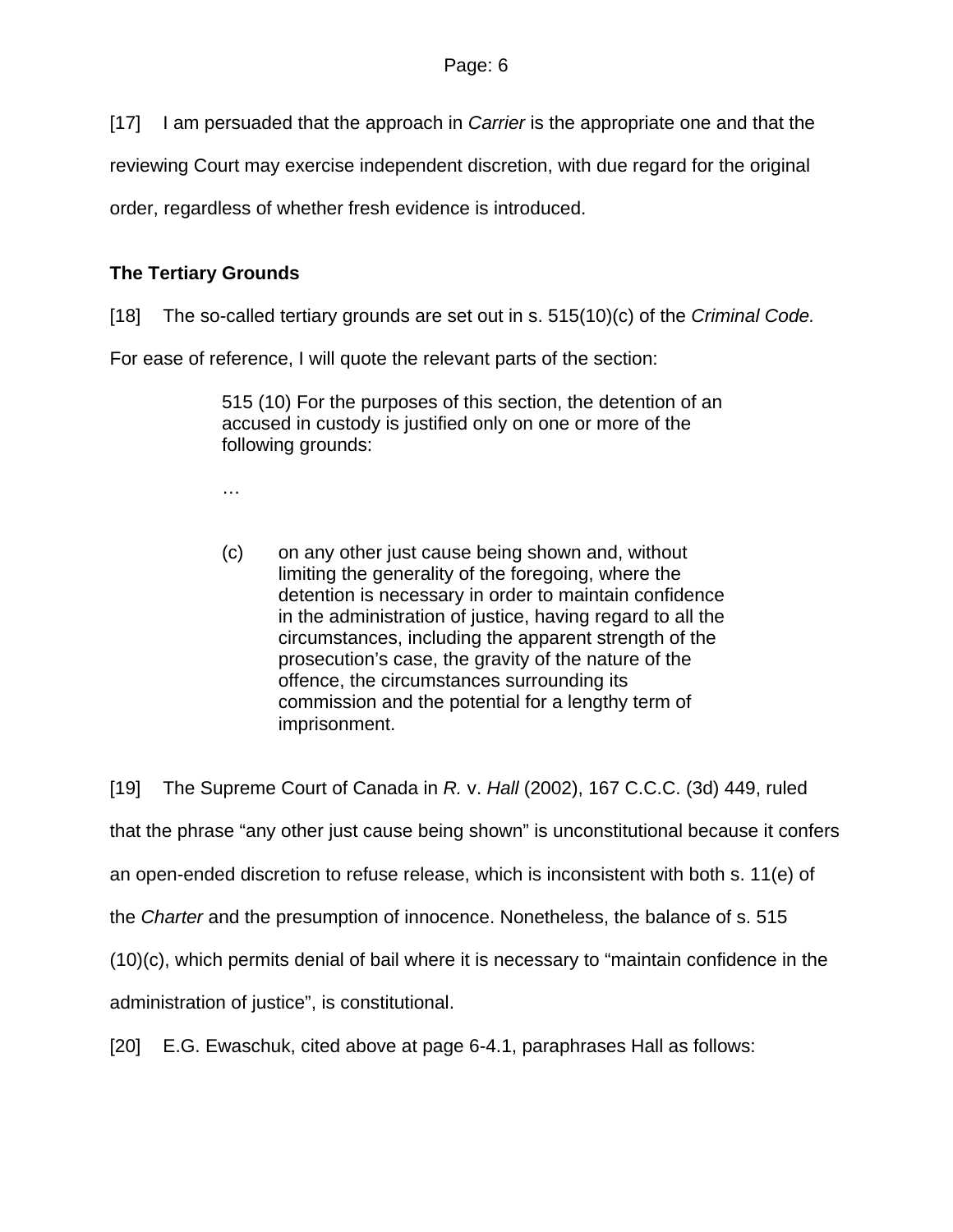Public confidence is essential to the proper function of the bail system and the justice system as a whole. Bail denial to maintain confidence in the administration of justice is *not* a mere "catch-all" for cases where the first two grounds for denial of bail have failed. Instead, it represents a "separate and distinct basis" for denial of bail *not* covered by the other two categories.

[21] In *R.* v. *Morales*, [1992] 3 S.C.R. 711, Lamer C.J., speaking for the majority of the

Supreme Court of Canada, said at pp. 14 and 15:

In *Pearson*, I noted that s. 11(e) [of the *Charter*] creates a basic entitlement to bail. Bail must be granted unless pre-trial detention is justified by the prosecution. …

…

In *Pearson*, I identified two factors which in my view are vital to a determination that there is just cause under s. 11(e). First, the denial of bail must occur only in a narrow set of circumstances. Second, the denial of bail must be necessary to promote the proper functioning of the bail system and must not be undertaken for any purpose extraneous to the bail system. …

…

In my view, the bail system also does not function properly if individuals commit crimes while on bail. One objective of the entire system of criminal justice is to stop criminal behaviour. The bail system releases individuals who have been accused but not convicted of criminal conduct, but in order to achieve the objective of stopping criminal behaviour, such release must be on condition that the accused will not engage in criminal activity pending trial. … Similarly, if there is a substantial likelihood that the accused will engage in criminal activity pending trial, it furthers the objectives of the bail system to deny bail.

…

The bail system has always made an effort to assess the likelihood of future dangerousness while recognizing that exact predictions of future dangerousness are impossible.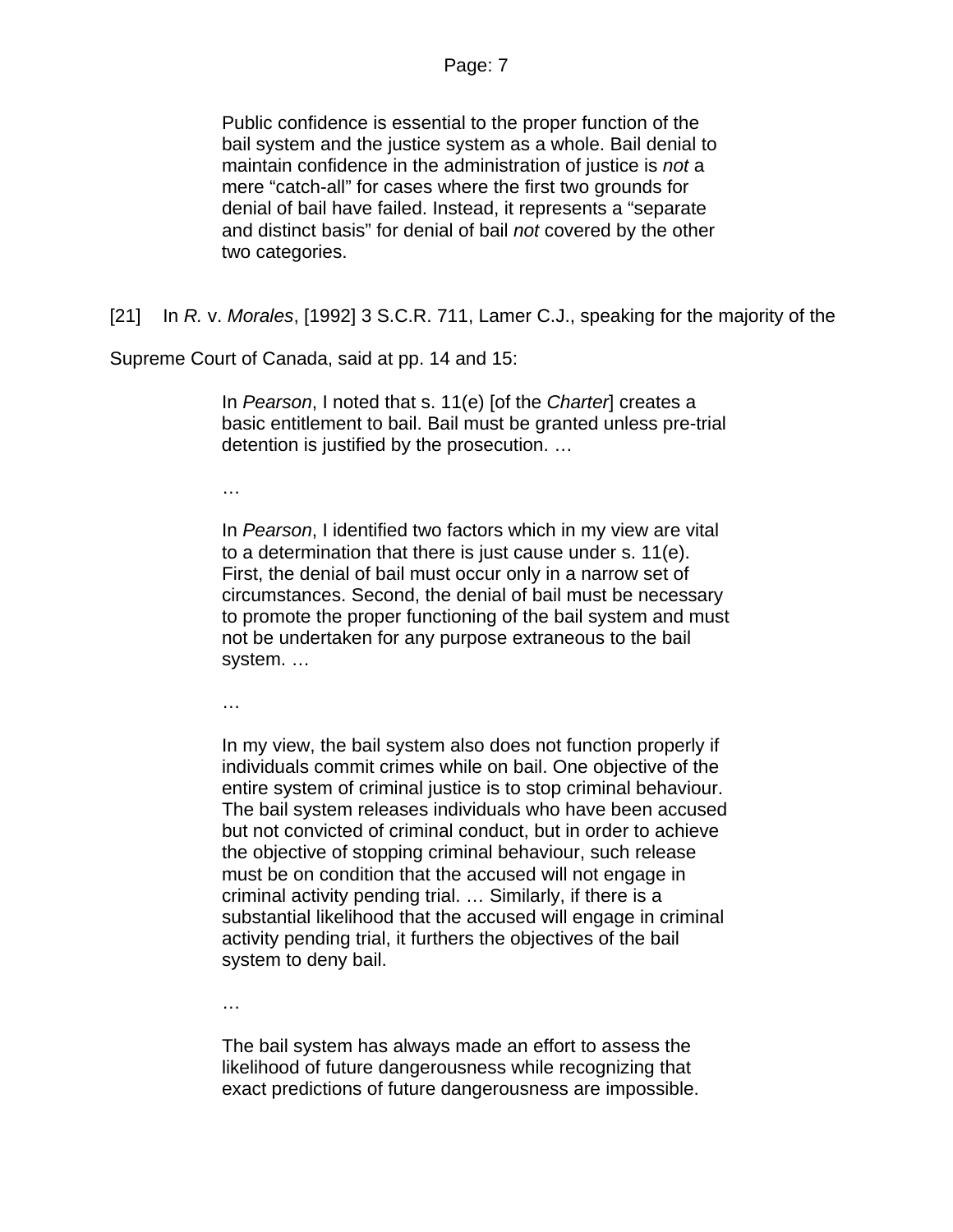These comments were made in relation to the public safety component in the secondary

grounds, however they also apply to bail entitlement generally.

[22] In *R.* v. *Hall,* cited above*,* McLachlin C.J.C. echoed the above remarks at pp. 465

and 466:

It is important that a bail provision not trench more than required on the accused's liberty and the presumption of innocence. Denial of bail must be confined to a "narrow set of circumstances" related to the proper functioning of the bail system: *Pearson* and *Morales, supra*.

…

As discussed earlier, situations may arise where, despite the fact the accused is not likely to abscond or commit further crimes while awaiting trial, his presence in the community will call into question the public's confidence in the administration of justice. [McLauchlin C.J.C. then went on to set out the four factors in s. 515(10(c).]

…

This, then, is Parliament's purpose: to maintain public confidence in the bail system and the justice system as a whole. … The judge must be satisfied that detention is not only advisable but *necessary*. The judge must, moreover, be satisfied that detention is necessary not just to any goal, but *to maintain confidence in the administration of justice.* Most importantly, the judge makes this appraisal objectively through the lens of the four factors Parliament has specified. … At the end of the day, the judge can only deny bail if satisfied that in view of these factors and related circumstances, a reasonable member of the community would be satisfied that denial is necessary to maintain confidence in the administration of justice. … the reasonable person making this assessment must be one properly informed about "the philosophy of the legislative provisions, *Charter* values and the actual circumstances of the case".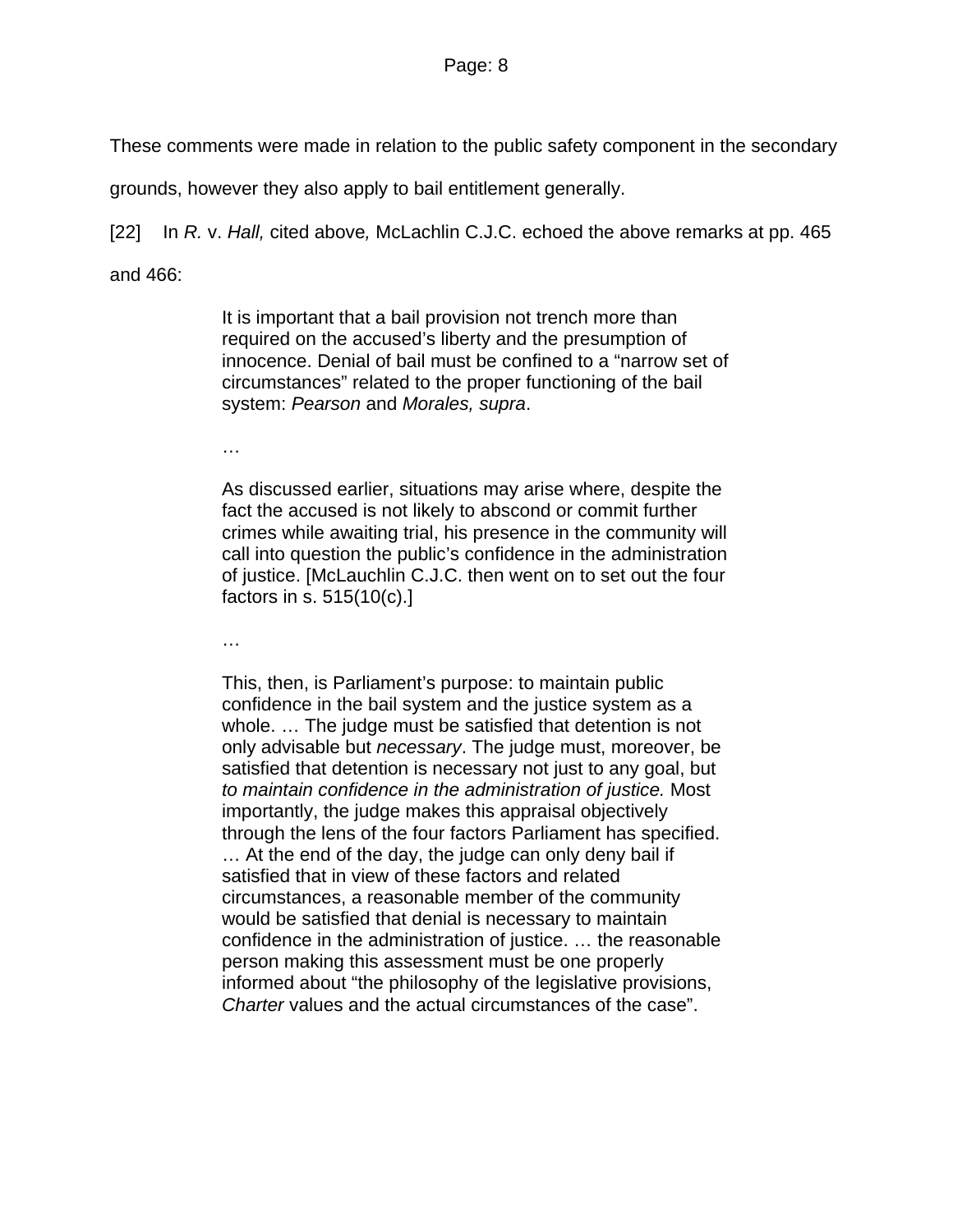## **Merits Of The Application**

[23] Much has been said about the strength of the Crown's case as it relates to the probability of conviction. This is something that I must take into consideration as part of my analysis of the tertiary grounds for detention under s. 515(10)(c). Section 518(1)(c)(iv) also authorizes the Crown to lead evidence about the circumstances of the alleged offence, "particularly as they relate to the probability of conviction". It is acknowledged by both counsel that the Crown's case is entirely circumstantial. To date, no witnesses have provided statements directly implicating Mr. Taylor.

[24] The allegations are, in summary:

- 1. At approximately 11:30 p.m. and again at about 12:00 a.m., the R.C.M.P. received calls indicating a problem at the Whitehorse Correctional Centre.
- 2. The police arrived at 12:15 a.m. They determined that there had been a riot by some prisoners in A Dorm and that the entrance to that Dorm had been barricaded. Some fires had been lit and some property damage was suspected.
- 3. At 12:35 a.m., two inmates left the Dorm on their own, saying that they wanted to come out and leave.
- 4. At 1:10 a.m., two other inmates similarly indicated that they wanted to come out and leave the dorm, which they were allowed to do.
- 5. The standoff continued with eight inmates remaining in A Dorm. Mr. Taylor was a member of the group of eight.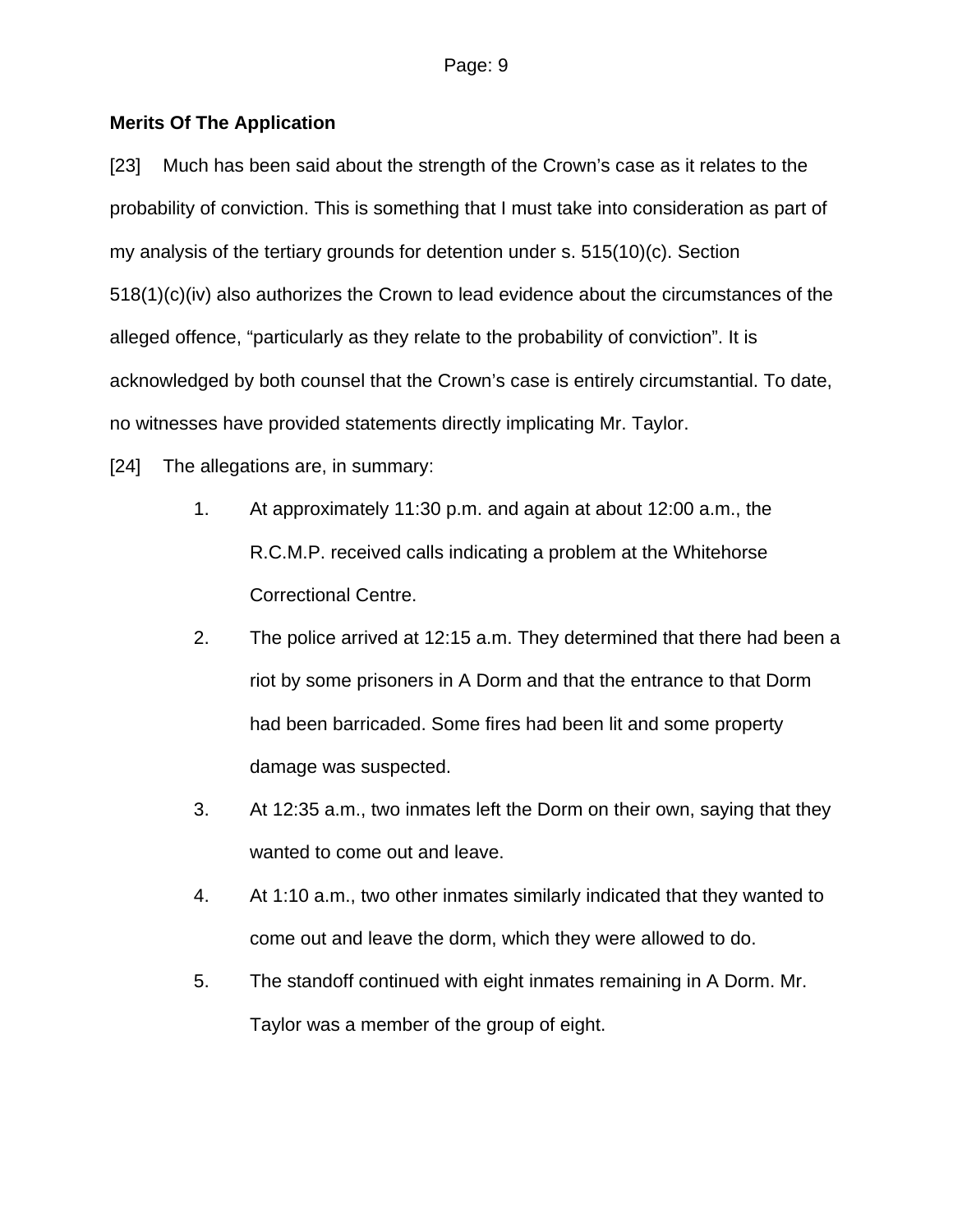- 6. In general, the Crown does not have any clear evidence of any statements made by any of the eight prisoners, except one brief comment by one of them, Mr. Dyck, which indicated that he was the ringleader. Beyond that, the Crown says that the R.C.M.P. reports are not "the clearest at this time". However, those reports indicate that the police heard other voices beside that of Mr. Dyck, apparently yelling obscenities at the police.
- 7. There is no evidence that any of the members of the group of eight were in distress or under coercion.
- 8. At 1:30 a.m., the group of eight surrendered to the police. All eight came to the A Dorm entrance. Upon surrendering, no one in the group made any comments indicating that they were under pressure to remain in the Dorm or being prevented from leaving. Nor were there indications from their appearance that anyone had been physically restrained or harmed.
- 9. After entering the Dorm, the authorities discovered a fairly large hole partway through one of the exterior walls. It appears from the photographs that the wall was constructed of two layers of bricks or concrete blocks, with insulation in between. The interior layer of blocks had been breached and the hole was apparently large enough for someone to crawl through. However, the exterior layer of concrete blocks had not yet been penetrated. There was also a much smaller hole in another interior wall apparently separately A Dorm from the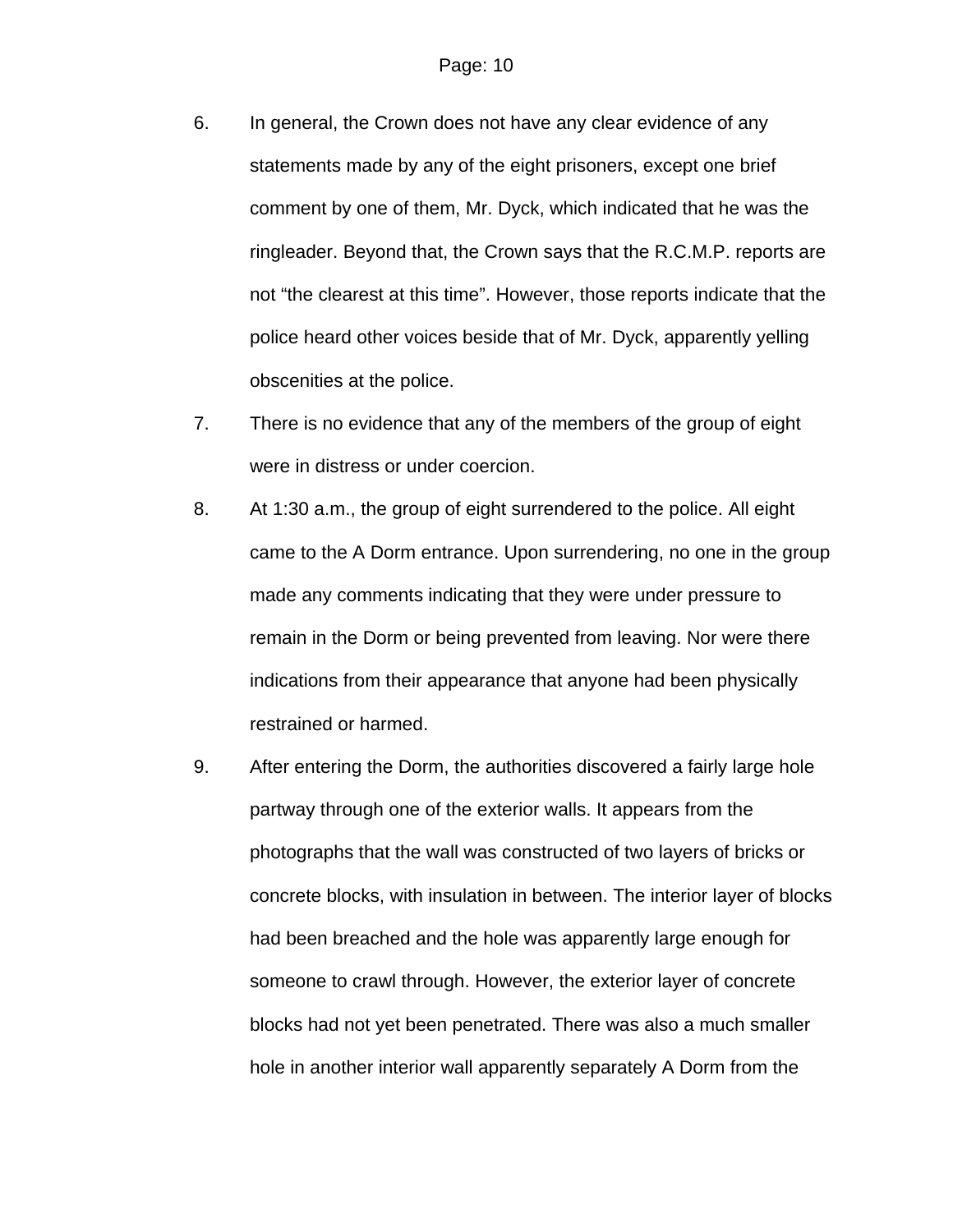women's dormitory. It is not clear whether that hole penetrated through fully. In any event, it was not yet large enough to allow a person to crawl through.

10. There was miscellaneous other damage to other fixtures and facilities in A Dorm, including the urinals and sinks, as well as fire, smoke and water damage. The Crown says that the total estimate for the damage is approximately \$50,000.

[25] Defence counsel argues that there is no direct evidence of Mr. Taylor doing anything or saying anything while he was behind the barricade in A Dorm. She also says that mere passive presence or acquiescence is insufficient to make Mr. Taylor a party to either offence. She says that the escape charge is one requiring specific intent and evidence of that intent is entirely lacking. Finally, she says that one of the circumstances of the Crown's case is that Mr. Taylor had three days left on his sentence at the time of this incident. She asked me to conclude that it would have been foolhardy on his part, if not so absurd as to be irrational and unexpected, to attempt an escape with three days left to serve. Consequently, I should infer that he would not have intentionally participated in this incident.

[26] Crown counsel counters by saying that the circumstantial evidence can prove Mr. Taylor's involvement. Further, the prisoners in the Correctional Centre are under a positive duty to obey the lawful orders of their captors, including, in this case, the R.C.M.P. Therefore, the failure of any of the group of eight to surrender upon the arrival of the R.C.M.P. means that their presence or their acquiescence transformed from merely passive to culpable.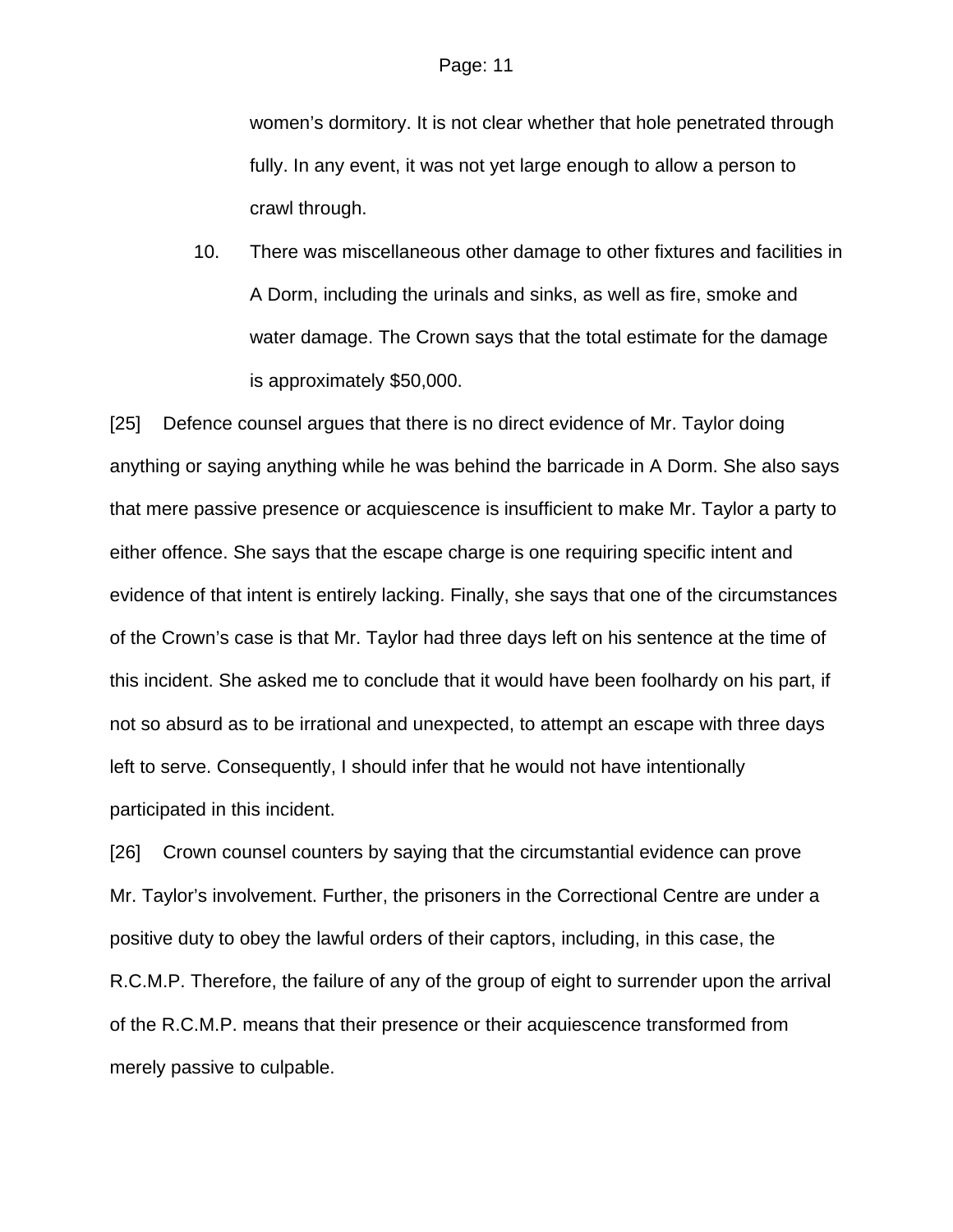[27] As for Mr. Taylor's pending release date, the Crown says that is a double-edged sword and may also indicate that Mr. Taylor was exercising extremely poor judgment by participating. That, says the Crown, is consistent with the evidence of his activities generally prior to this incident. Specifically, he was convicted on September 26, 2003, on charges of theft under and driving over .08. For the latter, he received a six-month conditional sentence. However, he breached that conditional sentence by committing offences of uttering a death threat and another theft under, for which he was sentenced on December 9, 2003, to 45 days in jail. It is jointly acknowledged that Mr. Taylor has a severe alcohol problem and the Crown says that Mr. Taylor's actions between the fall of 2003 and the current offence date shows that he was not acting rationally, or at the very least was not exercising good judgment.

[28] The Crown cites the case of *R.* v. *Rondeau* (1996), 108 C.C.C. (3d) 474 (Que. C.A.) as authority for the proposition that I can take into account the behaviour of the accused at the time of the offence charged. However, that case is somewhat distinguishable in that it leads to the eventual conclusion that the behaviour was proof of the accused's "dangerousness", which relates principally to the public safety feature of the secondary ground. Mr. Taylor's dangerousness was not an issue in this case and, it is apparent from what follows that, the secondary ground is only of passing relevance. [29] Justice of the Peace Cameron said at paras. 2 and 3 of his oral Reasons for Judgment:

> The secondary grounds are of some limited concern, and they really arise only out of the fact that over the period of the last 28 years, Mr. Taylor has amassed a number of offences. So that really only arises on the concern that randomly Mr. Taylor, from time to time, finds himself in trouble with the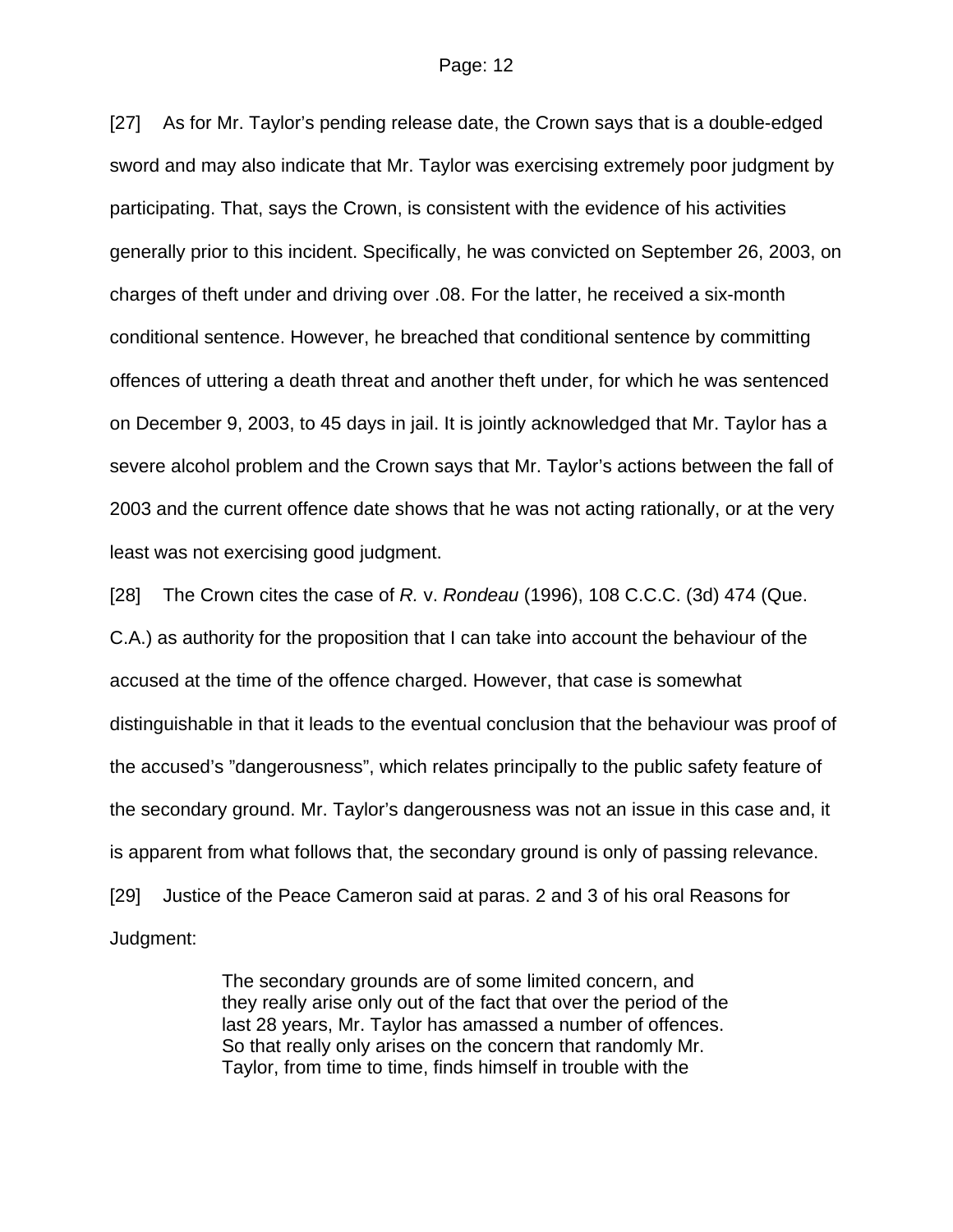courts and with the law, and again, in and of itself, would certainly not constitute his detention.

What we're really talking about here are the tertiary grounds. …

[30] I conclude from those comments that there was nothing beyond Mr. Taylor's criminal record which concerned the Justice of the Peace, and that, standing alone, that criminal record would not constitute grounds for Mr. Taylor's detention. The Justice of the Peace said nothing more about the secondary grounds, but concluded his Reasons by saying "I am detaining you on both the secondary and the tertiary grounds." It is apparent from reading his oral judgment in its entirety, including the passage that I just quoted, that the secondary grounds did not form part of the *ratio* of his decision*,* i.e. the reason or point which was determinative of the judgment.

[31] Defence counsel argues that the Justice of the Peace misunderstood the importance of the application of the presumption of innocence in this bail hearing. As a result, she says that he either effectively imposed a reverse onus upon Mr. Taylor or that his approach to the decision gave rise to a reasonable apprehension of bias.

[32] Let me dismiss the last point first. There is nothing in the transcript or the decision of the Justice of the Peace which creates a reasonable apprehension of bias.

[33] Admittedly, there was a certain lack of clarity on the part of the Crown and the Justice of the Peace as to whether or not this was a reverse onus situation. Nevertheless, I am satisfied after reading the submissions of the Crown in their entirely and the comments and decision of the Justice of the Peace, that the Justice of the Peace did not impose a reverse onus upon Mr. Taylor.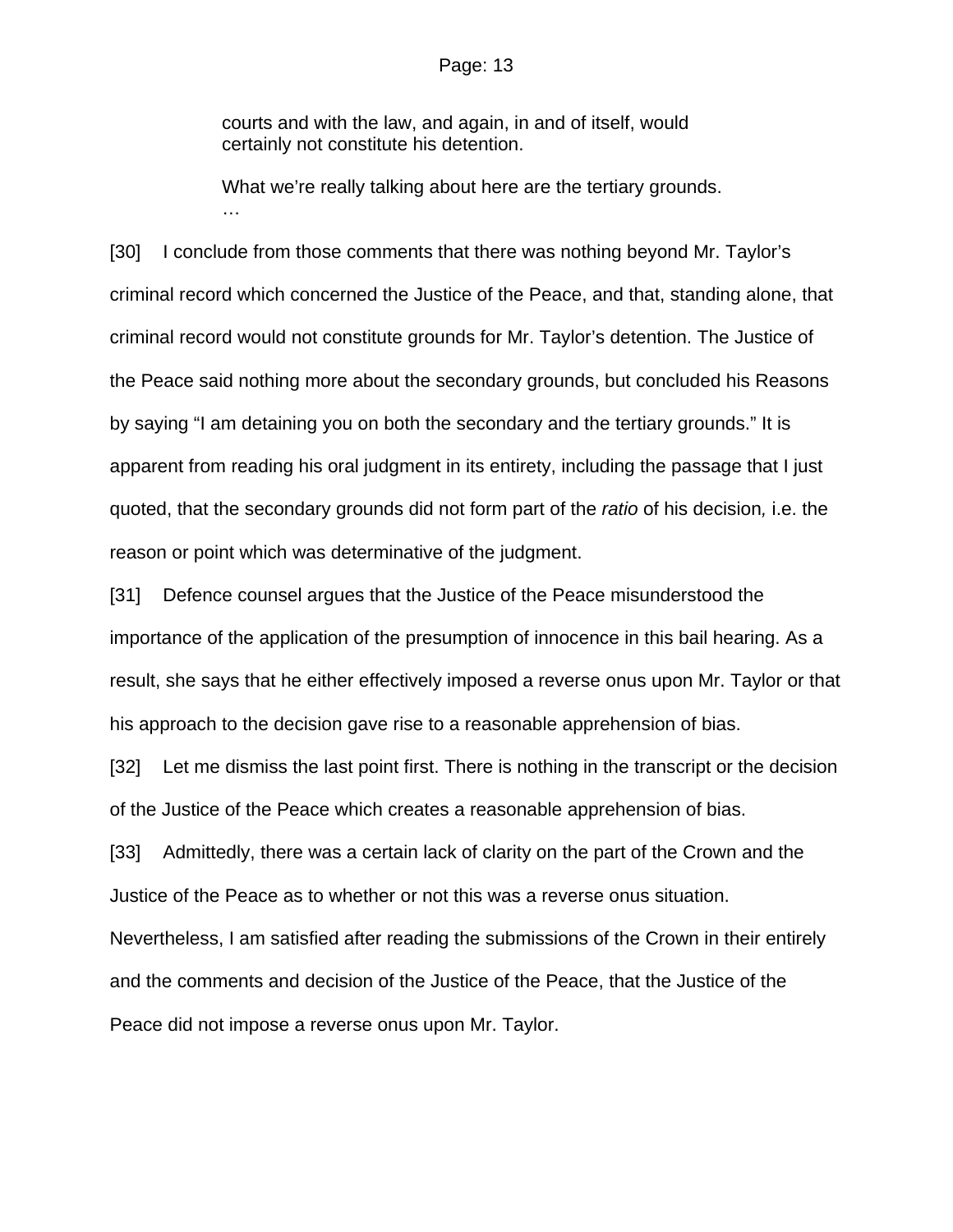[34] What is clear is that Justice of the Peace Cameron was focused on the tertiary

grounds. He summarized his concerns about these grounds in para. 11 of his Reasons:

The allegations are that Mr. Taylor was involved with a number of individuals who, at this stage, created something in the way of an attempted escape. Whether it's been proved or not, those are what the allegations are. The administration of justice could hardly be looked at with, I would think, respect if the response was that these individuals that allegedly were involved in this were unsuccessful at this stage, so now we should be releasing them. This becomes a very difficult scenario to try to grasp. Where does the administration of justice lie if, in fact, we take individuals who have been charged with, at this point, attempting or being involved in some form of possible escape, and then turn them loose. This becomes a very difficult issue and I think it is one that is very hard to justify with the release plan as it has been put forward.

[35] In concluding that the tertiary grounds justified Mr. Taylor's detention, it seems as though the Justice of the Peace was focused on the nature of the offence of intended escape. In particular, that releasing Mr. Taylor for this type of offence would tend to undermine the public's confidence in the administration of justice.

[36] I pause to note that Justice of the Peace Cameron did address each of the factors

required in s. 515(10)(c), namely the apparent strength of the prosecution's case, the

gravity of the nature of the offence, the circumstances surrounding its commission and

the potential for a lengthy term of imprisonment.

[37] He found that this was a grave offence, noting that it is a straight indictable

offence. He also noted that if convicted, Mr. Taylor could face a lengthy term of

imprisonment. He implicitly dealt with the circumstances in his consideration of the facts.

[38] He was less clear in his treatment of the relative strength of the Crown's case: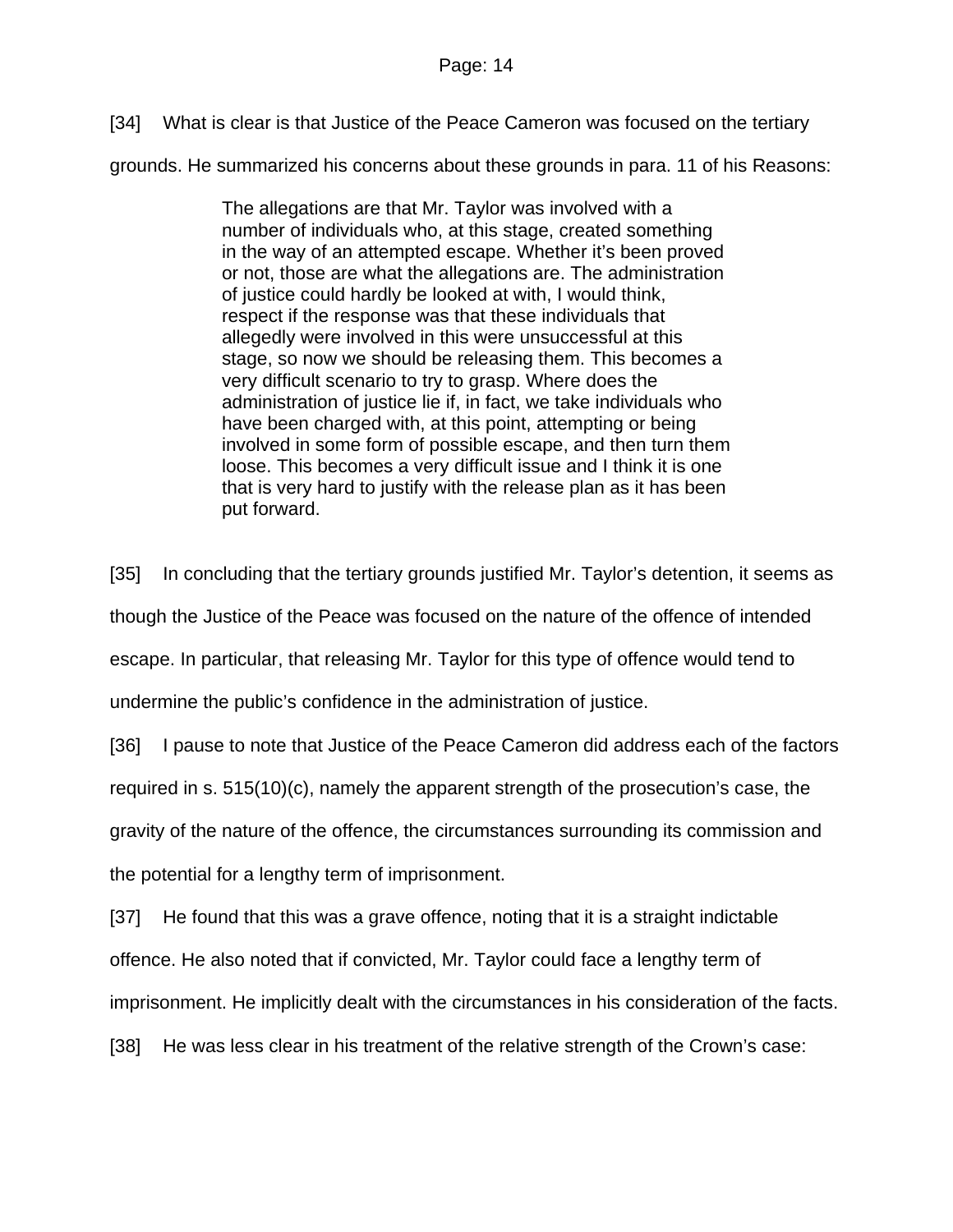… with the evidence before me, I am not able to say one way or the other whether it is a strong case. It may be a difficult case. Ms. Reid, you may be very right, it may be very difficult for the Crown to prove their case, but that does not mean that is not a strong case. Difficulty often runs with the onus being one of beyond a reasonable doubt.

So I am not concerned that – to oppose the wording and say that the Crown has a weak case. I would not go that far. So I do not believe that that is necessarily a concern with regards to the strength or lack thereof of the prosecution's case. (paras 8 and 9)

[39] To be fair, Justice of the Peace Cameron was rendering this oral decision apparently immediately after hearing the lengthy submissions of both counsel. The Justice of the Peace was no doubt aware that it is of the utmost importance to render decisions on judicial interim release as soon as possible because of the liberty interest of the accused. However, the problem that occasionally arises in oral decisions is that a judge's words are not always as clear as they could be.

[40] This is an entirely circumstantial case. In such a case the general rule is that, before a finding a guilt may be made, the trier of fact must conclude that the circumstances (that is, the facts proved) are not only consistent with an inference of guilt but also would not lead to any other reasonable inference. Conjecture, unsupported by evidence, cannot give rise to an alternative reasonable inference for the purpose of rebutting an apparently sufficient case for the Crown. However, the general rule cannot apply to determine requisite intent or the mental element: Harold J. Cox, *Criminal Evidence Handbook*, 1995 – 96, pages 17 and 18; *R.* v. *Cooper* (1978), 34 C.C.C. (2d) 18 (S.C.C.).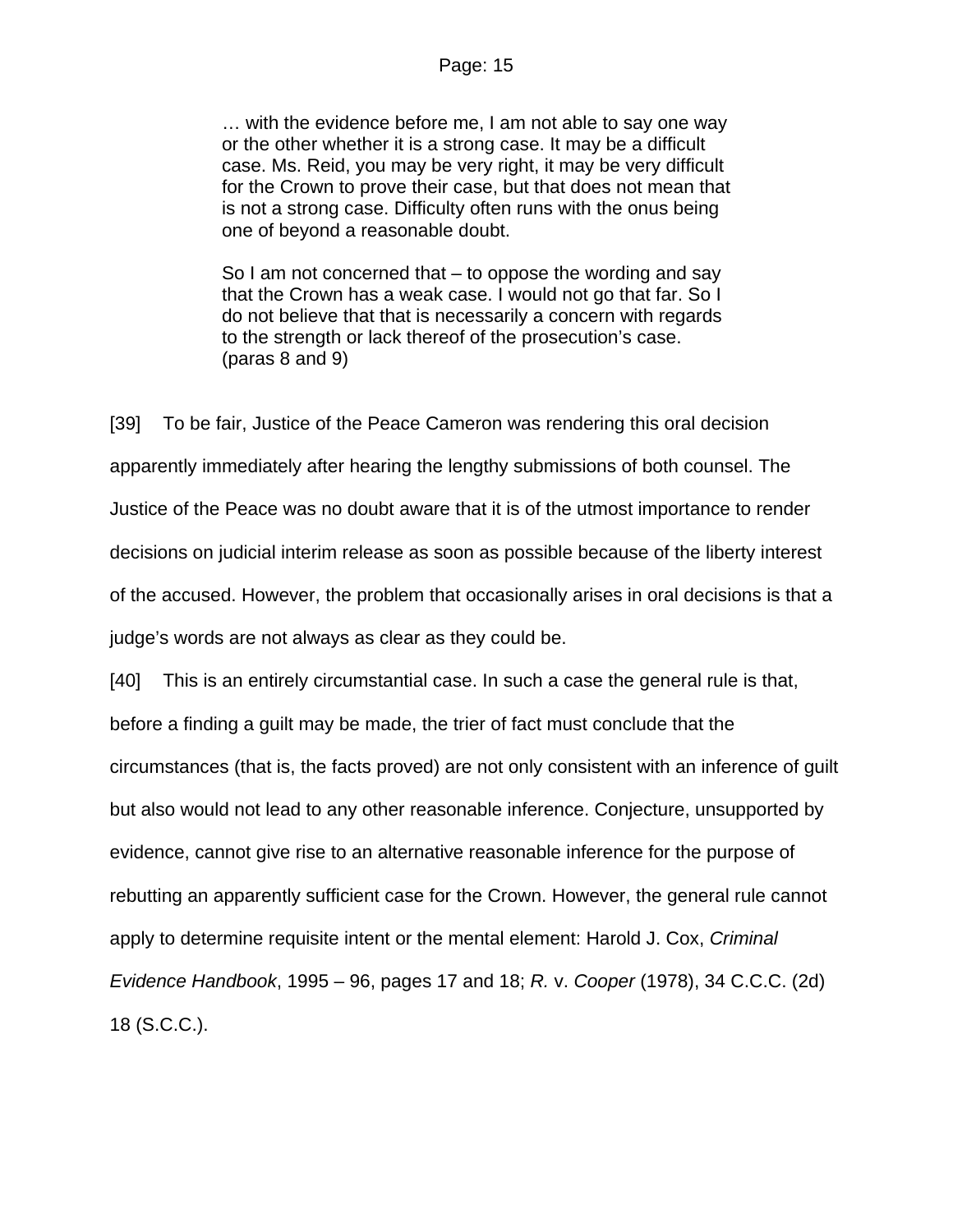[41] Therefore, it seems there are at least two issues which might arise on the face of the Crown's case. First, there is the question of passive presence versus culpable presence. Second, there is the question of whether there is sufficient evidence to prove the specific intent in the escape charge. On the other hand, it seems as though mere speculation as to what was happening out of view and earshot in A Dorm is not sufficient to give rise to an alternative reasonable inference to rebut the one sought by the Crown, which is that Mr. Taylor was present for the purposes of participating in the mischief and the intended escape.

[42] As for the tertiary grounds, I respectfully disagree with Justice of the Peace Cameron. The nature of these alleged offences are not such that a fully-informed reasonable person, aware of the philosophy of the bail provisions in the *Criminal Code* (i.e. that bail must be granted unless pre-trial detention is justified and that denial of bail must occurred only in a narrow set of circumstances), would have their confidence in the administration of justice unduly shaken if Mr. Taylor is released. At the very least, I do not find it to be "necessary" to detain Mr. Taylor to maintain that confidence, especially in light of the release plan, which I will come to in a moment.

[43] I agree with defence counsel that if the offence of intended escape was one which Parliament considered to be exceptional, then it could have listed that offence under the reverse onus provision in s. 515(6). The fact that Parliament has not done so makes it difficult for me to treat the offence of intended escape any differently that I might treat other similarly serious offences. In other words, I do not read s. 515(10)(c) as justifying the detention of an accused whenever an accused is charged with a serious offence, which could result in a lengthy prison term. Rather, I must consider those factors as part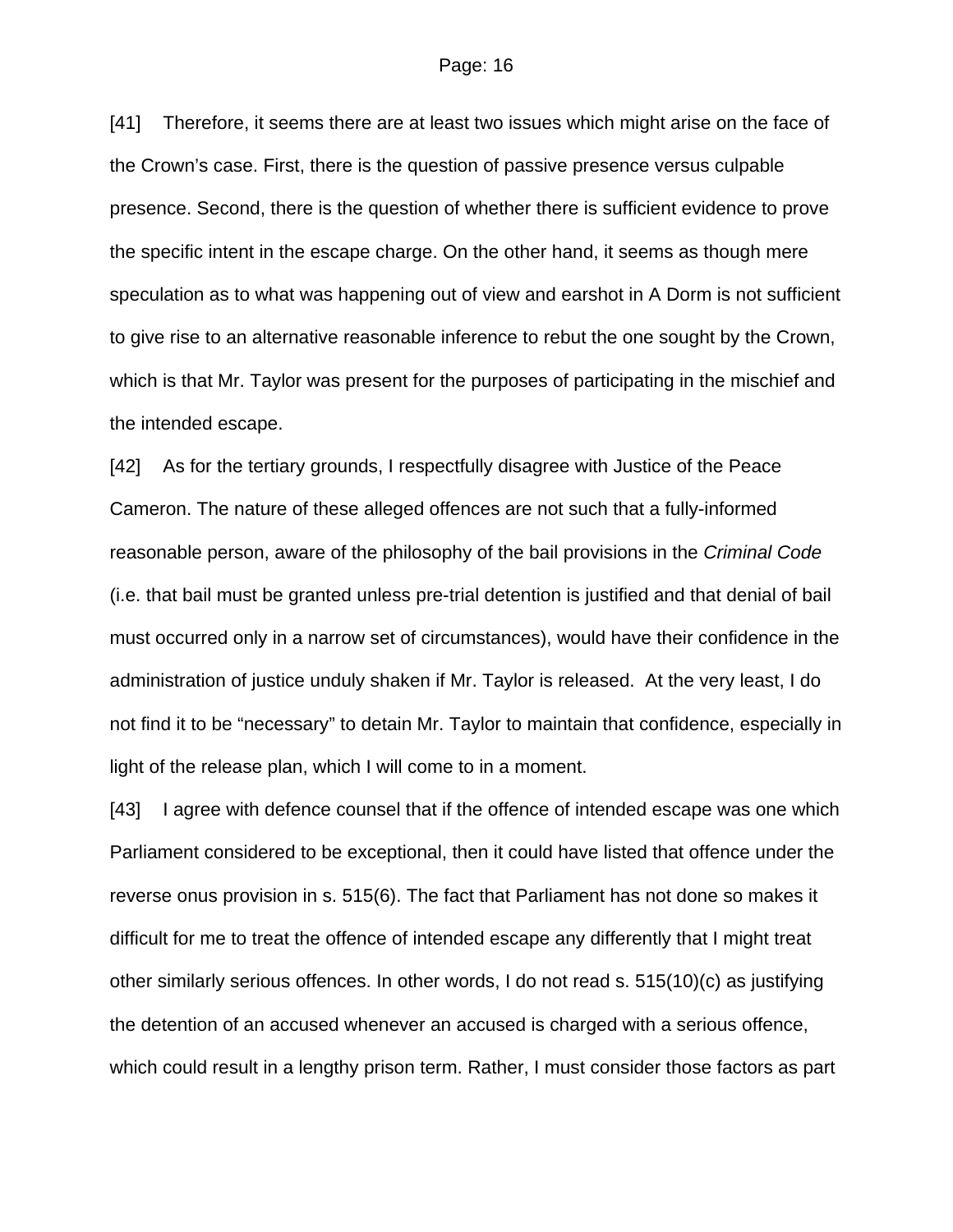of "all the circumstances", including the strength of the prosecution's case and the circumstances surrounding the alleged commission of the offence.

[44] Frankly, I am not sure of the distinction between those last two factors. Like Justice of the Peace Cameron, I am not prepared to go so far as to say that the Crown has a weak case. However, it does not appear to be an overwhelmingly strong one either. There are issues which could give the Crown significant difficulty in successfully prosecuting, if not both offences, then at least the more serious offence of intended escape.

[45] There were three sureties put forward by Mr. Taylor at the bail hearing. Each testified that they were aware of Mr. Taylor's background, his alcohol problem, his criminal record, and the current charges. Two of the three live in Carcross and the third, Janet Hume, lives in Whitehorse. Janet Hume's suitability as a surety was checked by the probation officer who prepared the bail assessment report. A fourth individual, who also resides in Whitehorse was put forward as a potential support person who offered to counsel Mr. Taylor two hours each week. Mr. Taylor had also made plans to contact Alcohol and Drugs Services in Whitehorse and to enrol into a men's alcohol treatment programme in April 2004 (that contact had been made by the time of this review). The release plan was described by the probation officer has having "some merit", however there were concerns that the two individuals then put forward both resided in Whitehorse, whereas Mr. Taylor was planning to reside in Carcross.

[46] That concern was addressed at the bail hearing when Mr. Taylor suggested Ray Craft and Joyce Hume as potential sureties. Neither had previously acted as sureties for Mr. Taylor. Indeed, Mr. Taylor has never been previously released on bail. Apart from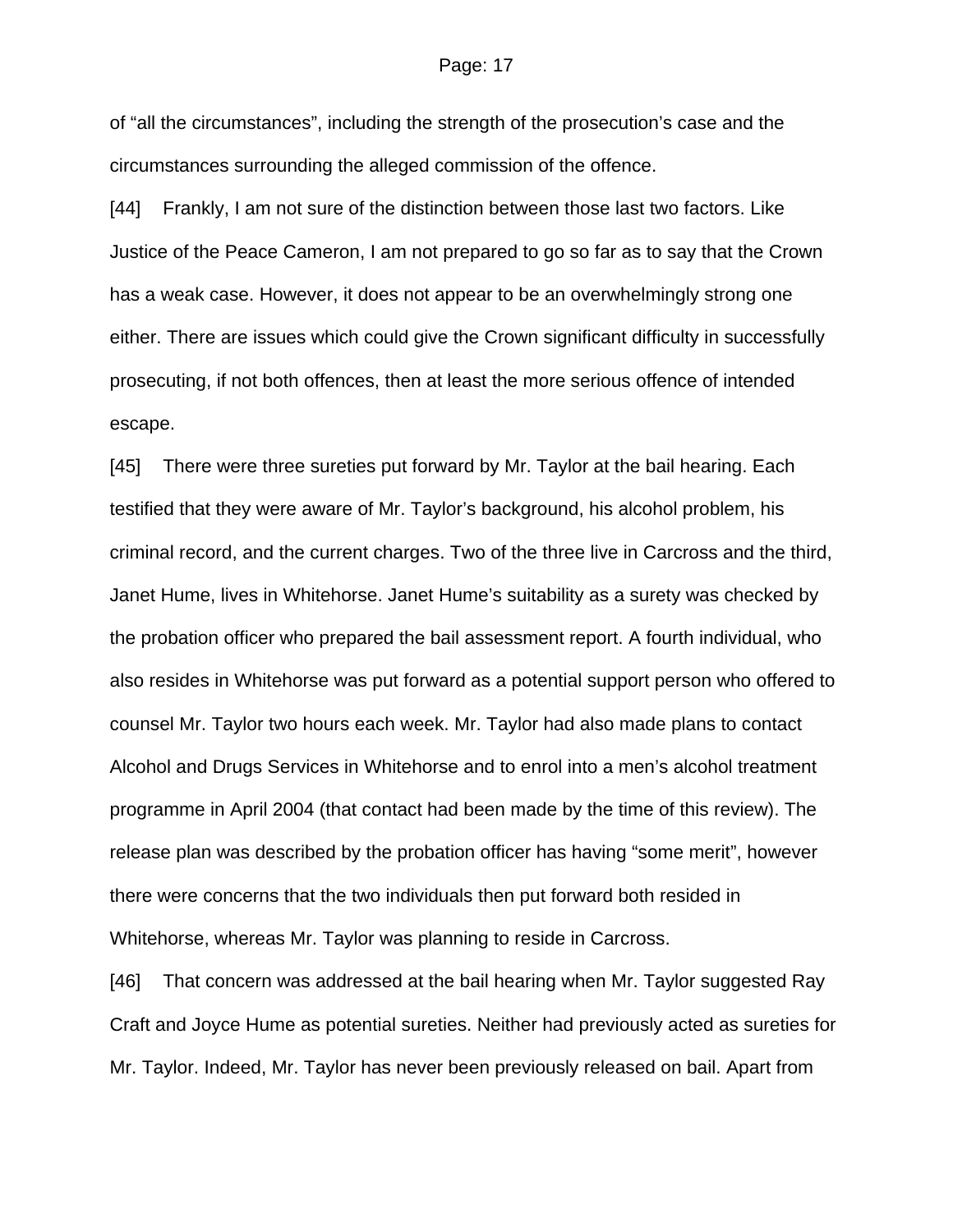the collapse of his conditional sentence on December 9, 2003, and a "drive while disqualified" in 1988, he has no previous convictions for failing to obey court orders. [47] Mr. Craft has been sober for three years and indicated that he would be taking Mr. Taylor with him trapping and hunting. He plans to act a sober "role model" for Mr. Taylor, as that is the way that Mr. Craft achieved his own sobriety, i.e. by watching and being with other sober people. Joyce Hume is also a non-drinker and she is Mr. Taylor's common-law spouse.

[48] All three sureties indicated that they would not hesitate to contact the authorities if Mr. Taylor drank in violation of his bail conditions. Each was prepared to pledge and forfeit a sum of money as part of their responsibility as a surety. Mr. Taylor himself (on this review) has agreed to pledge \$1,000 without cash deposit on a recognizance.

[49] Lastly, Mr. Taylor's counsel filed a letter from one Dean Lavoie, who operates a business known as "Complete Concrete", affirming that he has employment for Mr. Taylor as soon as possible. This letter was tendered as an exhibit at the bail review. Accordingly, neither the probation officer nor the Crown had an opportunity to check it out. However, Ms. Reid, as an officer of the court, advised me that the letter came to her as a result of a direct conversation she had with Mr. Lavoie. In the circumstances, I believe I can treat the letter as credible and trustworthy (s. 518(1)(e) of the *Criminal Code*).

### **Conclusion**

[50] To sum up, it is my respectful view that the release plan put forward by Mr. Taylor at the bail hearing and this review application adequately addresses both the concerns on the tertiary grounds, as well as any residual concerns about the secondary grounds.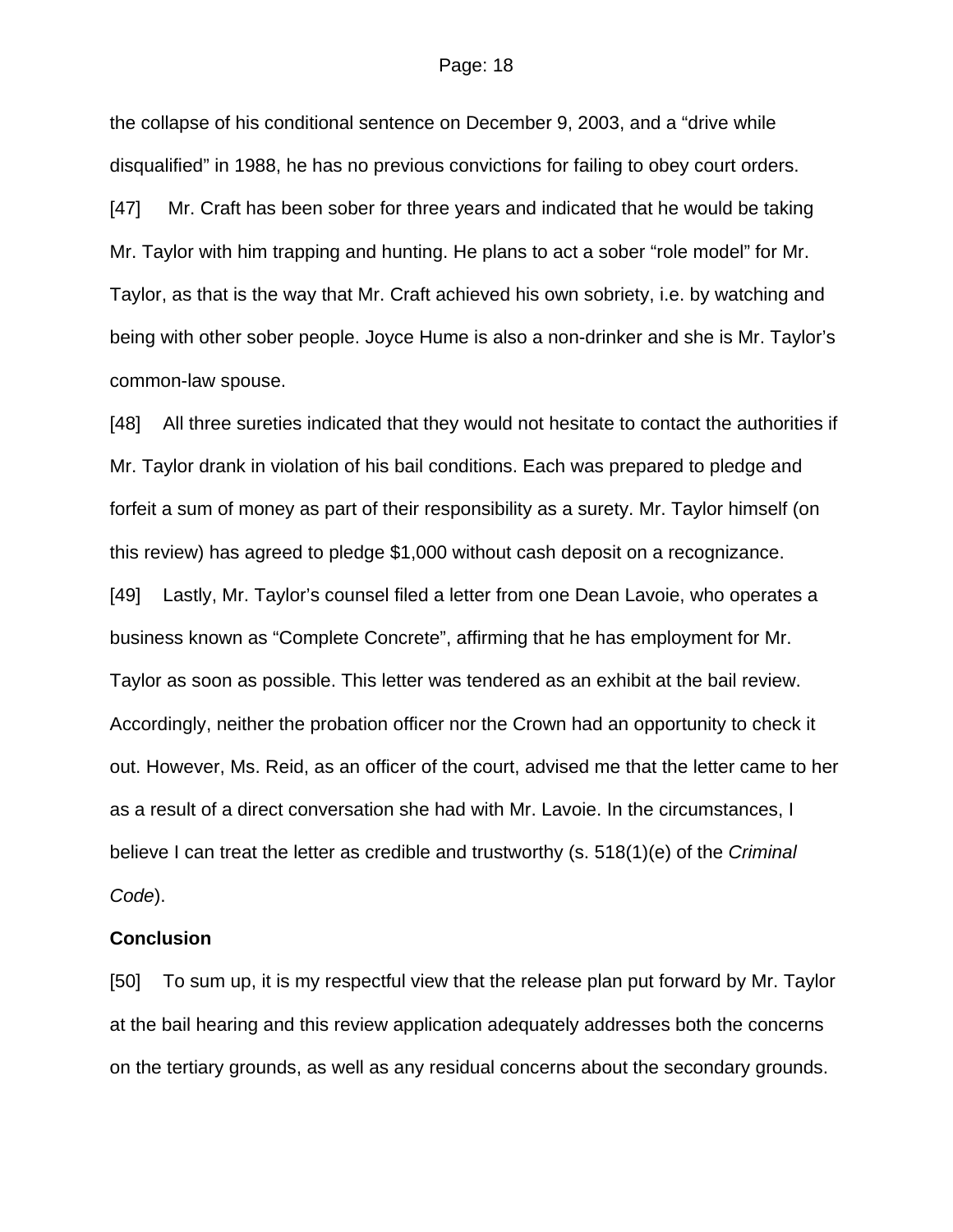[51] In conclusion, I find that Mr. Taylor has shown cause under s. 520(7)(e) for me to vacate the detention order made by Justice of the Peace Cameron. Pursuant to that same section, I order the release of Mr. Taylor upon his entering into a recognizance with the following sureties, each in the amount of \$500 but without deposit: Janet Hume, Raymond Sidney Craft and Joyce Hume. The recognizance will be subject to the following terms; that Mr. Taylor:

- 1 Pledge the sum of \$1,000 without cash deposit;
- 2 Remain within the jurisdiction of the Court, unless written permission is obtained from the Court or a Bail Supervisor;
- 3 Abstain absolutely from the possession and consumption of alcohol and non-prescription drugs and submit to a breath test upon demand by a peace officer or Bail Supervisor who has reason to believe that he has failed to comply with this condition;
- 4 Not attend any premises where the primary purpose is the sale of alcohol.
- 5 Abide by a curfew by remaining in his residence between the hours of 7:00 p.m. to 7:00 a.m. Monday to Friday and continuously on weekends, except with the prior written consent of a Bail Supervisor;
- 6 Report to the Carcross RCMP, during office hours, in person on Tuesday and Thursday of each week;
- 7 Use reasonable efforts to seek, obtain and maintain employment and provide his Bail Supervisor with details upon request;